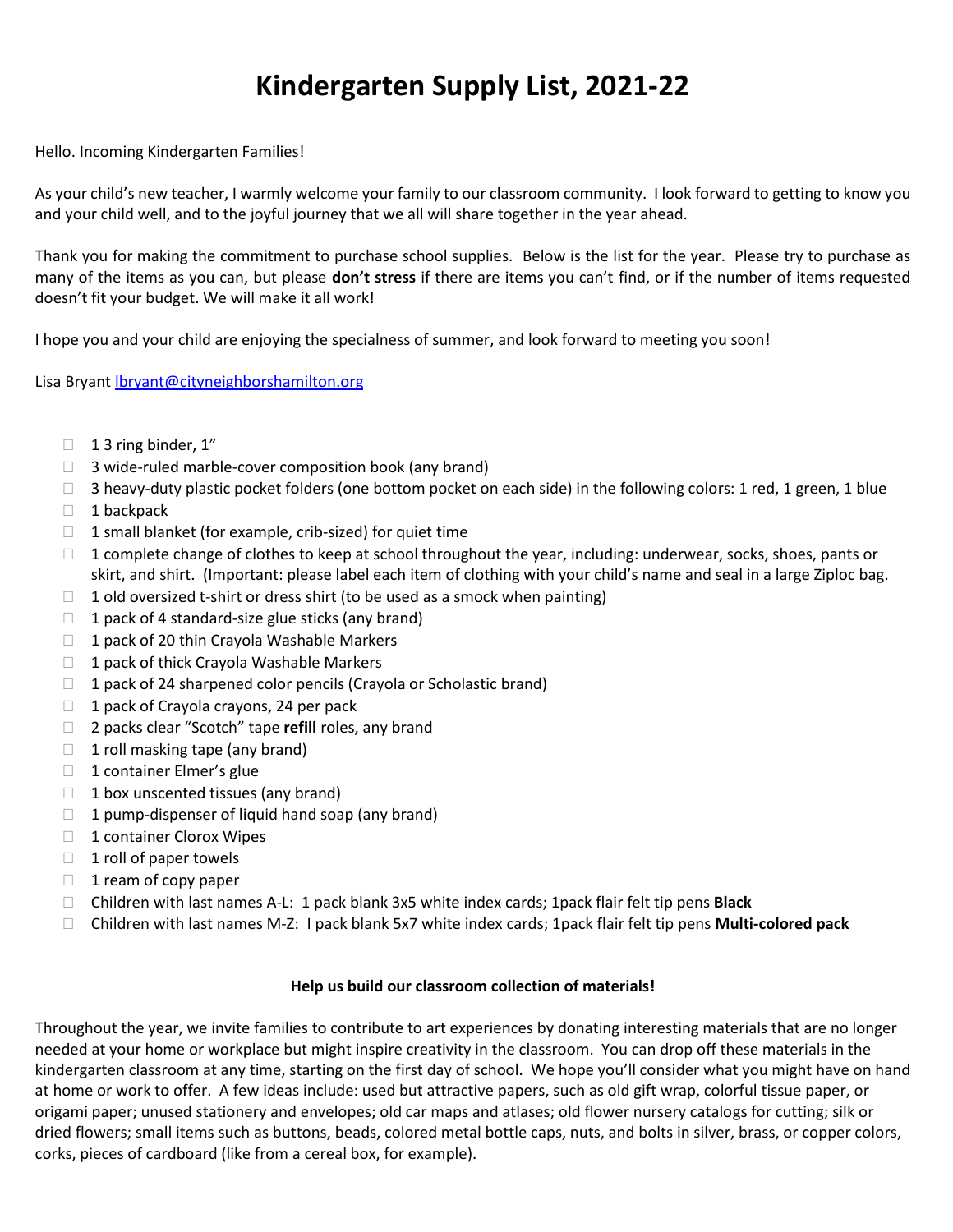### **First Grade Supply List, 2021-22**

#### Greetings families,

Below is a list of supplies students will need for the upcoming school year! **Please label only the materials with asterisks.** Most materials will be divided and shared among our class community. Please feel free to contact me directly if you have any questions or concerns!

Ms. LaShawn [lgardner@cityneighborshamilton.org](mailto:lgardner@cityneighborshamilton.org)

- $\Box$  \* 1 1 ½' Binder (Plain, Solid color) (label)
- ❏ \* 1 Sketch Book (label)
- ❏ 4 Heavy Duty Plastic Pocket Folders (one bottom pocket on each side) in the following colors: red, blue, green, yellow
- ❏ 2 packs Ticonderoga **TriWrite** No. 2 Pencils
- ❏ 1 Handheld Pencil Sharpener
- ❏ 1 package Thick Washable Markers (classic colors)
- ❏ 1 package Thin Washable Markers (classic colors)
- ❏ 1 pack of dry erase markers (black)
- ❏ 1 box of colored pencils
- ❏ 1 box of 24 crayons
- ❏ 1 pack of glue sticks
- ❏ 1 quart-sized Ziploc Bags
- ❏ 4 Pentel Erasers (white)
- ❏ 1 Pair Kids Blunt Tip Scissors
- ❏ 1 Pack of Construction Paper or plain copy paper
- ❏ 1 Paper towel roll or box of tissue
- ❏ 1 bottle of hand sanitizer or hand soap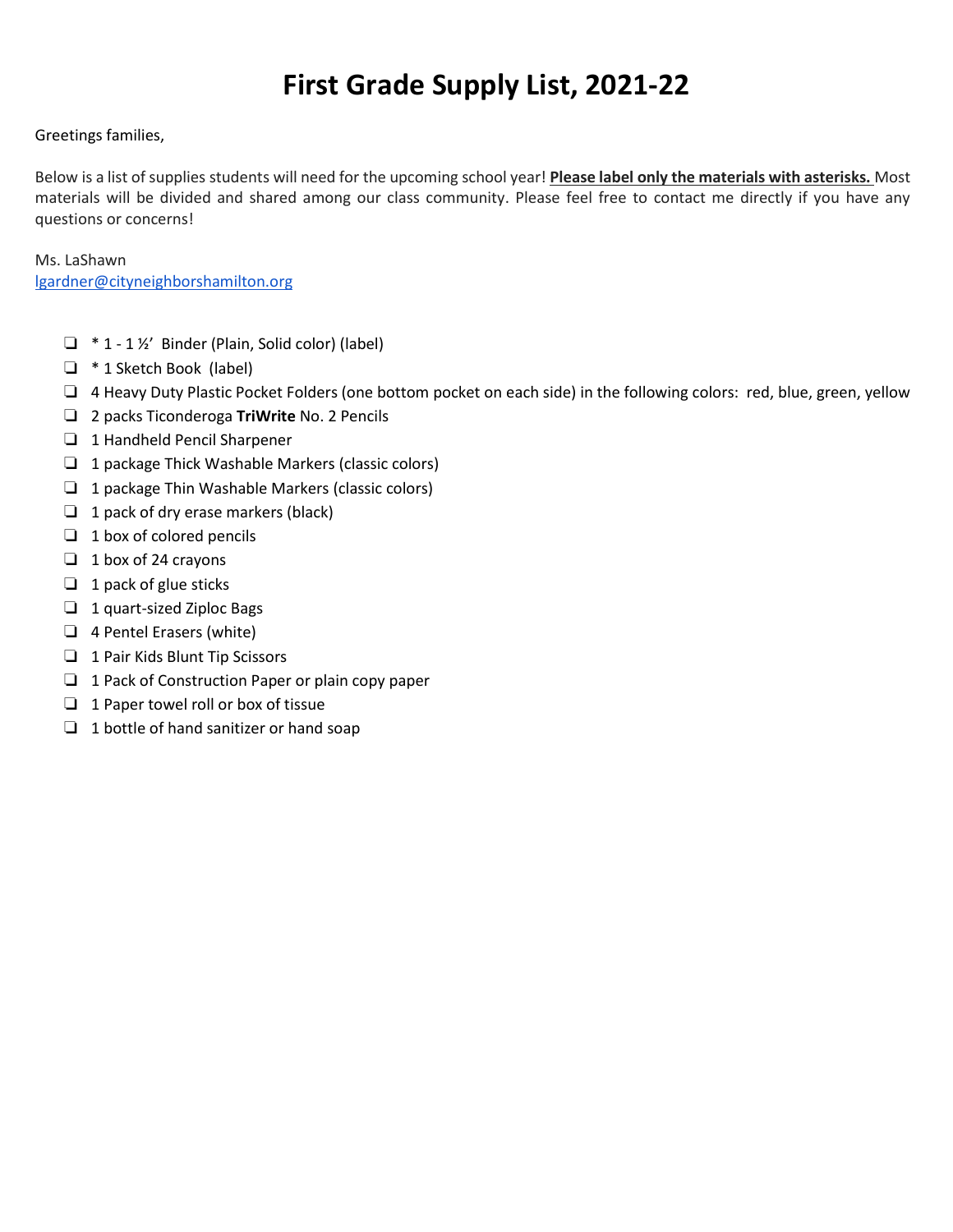### **Second Grade Supply List, 2021-22**

Greetings, Second Grade Families! I am looking forward to welcoming students back into the building and getting to know each of you and your students throughout the year. This year of growth and development will be very exciting. Thank you for your willingness to purchase items for your student as well as our class community. These classroom materials will help us to form a bond within our classroom community as we venture into the year. Please feel free to reach out to me with any questions. I look forward to our year of learning and adventure in second grade!

Warmly,

Sakinah Miller [smiller@cityneighborshamilton.org](mailto:smiller@cityneighborshamilton.org)

#### **Please label these items with your student's name:**

- $\Box$  4 Heavy-duty 2 pocket folders (yellow, red, blue, and green)
- $\Box$  Wide-ruled composition notebook
- $\Box$  1 inch binder
- $\Box$  Heavy-duty 2 pocket folder with design of choice
- □ Water bottle
- Backpack

#### **We will share many items as a classroom community, please do not label these:**

- $\Box$  12 Pencils (Ticonderoga brand preferred)
- $\Box$  4 pink block erasers
- $\Box$  2 glue sticks
- $\Box$  1 pack of thin EXPO dry erase markers
- $\Box$  24 CRAYOLA colored pencils
- $\Box$  1 pack of clear plastic three-ring page protectors
- $\Box$  1 pack of highlighters
- $\Box$  1 package of sponges (non-scrub)

| Last names A-L: 2 rolls of paper towels, 1 bottle of | Last names M-Z: 1 box of unscented tissues, 1                                          |
|------------------------------------------------------|----------------------------------------------------------------------------------------|
| unscented hand sanitizer, 1 ream of copy paper, 1    | bottle of non-toxic cleaner (such as 7th                                               |
| pack of 3 x 5 index cards                            | Generation or 9 Elements), 1 pack of Post-it<br>notes, 1 bottle of unscented hand soap |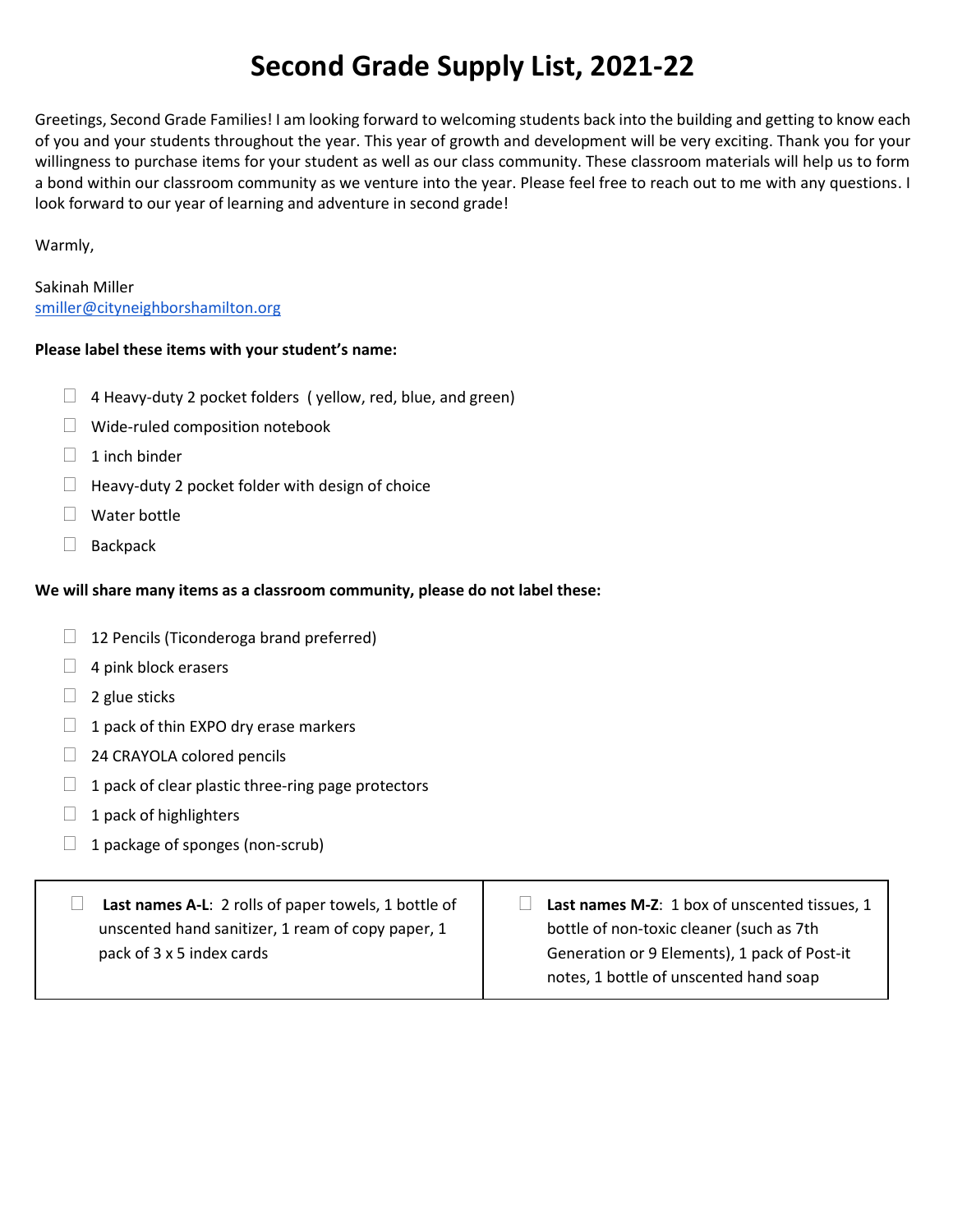## **Third Grade Student Supply List, 2021-2022**

### **Ms. Charlene Butcher**

#### cbutcher@cityneighborshamilton.org

Please label the following materials with your child's first and last name:

 $\Box$  1 plastic or metal, dishwasher safe water bottle with secure lid

\*\*\*A note about water bottles: water bottles are an important part of life in 3rd grade. Having a water bottle maximizes the amount of time your child is in the classroom, close to their learning. It also saves resources and is environmentally friendly.

- 5 heavy-duty **three-pronged, plastic** pocket folders (1 yellow, 1 blue, 1 red, 1 orange, 1 green).
- $\Box$  1 pocket folder, your choice of color/design (this will be your homework/take-home folder)
- 2 composition books **wide rule**
- 2 spiral 1-subject notebooks with pocket, **wide rule**
- $\Box$  1 one-inch three ring binder
- $\Box$  1 (5 tab) pack of subject dividers

Please **do not** label the following items. Place them in a bag or box:

- 1 index card case (for  $3''x$  5" index cards)
- $\Box$  40+ #2 pencils (pre-sharpened is appreciated)
- $\Box$  3 rectangular pink erasers
- $\Box$  1 pack of **wide-rule** notebook paper (Last name A-M)
- $\Box$  1 pack of construction paper (Last name N-Z)
- $\Box$  1 box of markers-classic tip (Last name A-M)
- $\Box$  1 box of markers-thin tip (Last Name N-Z)
- $\Box$  2 boxes of sharpened colored pencils
- $\Box$  4 dry erase markers (Expo preferred)
- $\Box$  1 pack (2 or more per pack) Sharpies (preferred colors: blue, black or red)
- $\Box$  1 glue bottle
- $\Box$  scissors
- $\Box$  2 rolls of scotch tape (Last name A-M)
- $\Box$  1 roll of masking tape (Last name M-Z)
- $\Box$  1 packet of clear plastic three-ring page protectors
- $\Box$  2 box of tissues
- $\Box$  1 roll of paper towels
- $\Box$  3 containers of Clorox wet wipes
- $\Box$  3 containers of hand soap
- $\Box$  3 containers of hand sanitizer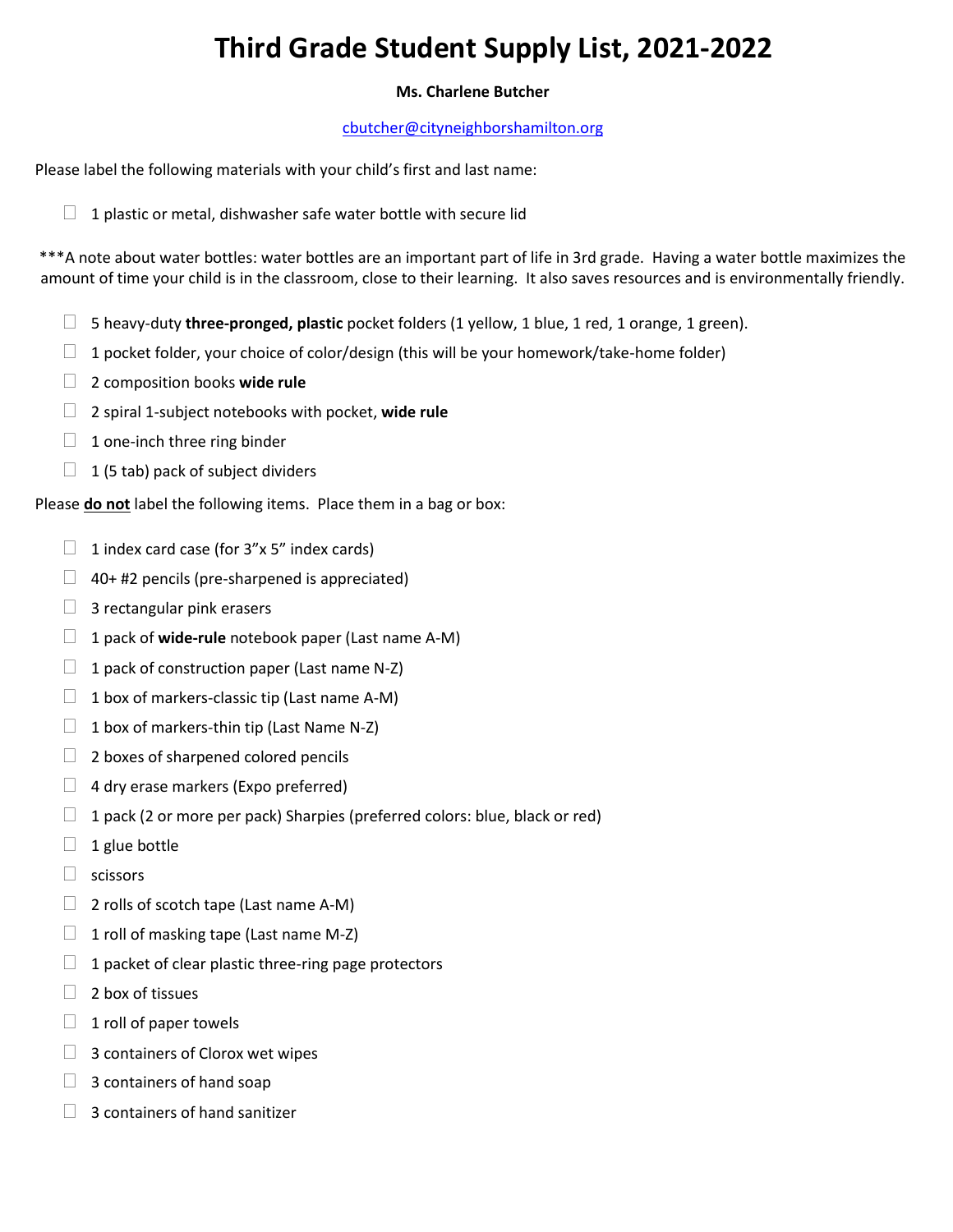# **4 th and 5th Grade Supply List, 2021-22**

ELA & Social Studies: Mr. Idris Olabod[e iolabode@cityneighborshamilton.org](mailto:iolabode@cityneighborshamilton.org)

Math & Science: Ms. Bridget Murphy [bmurphy@cityneighborshamilton.org](mailto:bmurphy@cityneighborshamilton.org)

### **Individual Supplies: (To be kept in the student's locker or pencil case.)**

- $\Box$  2 marble composition notebooks
- $\Box$  4 spiral Notebooks: 1 Red 1 Blue 1 Yellow 1 Black
- $\Box$  4 plastic 2 pocket folders: 1 Red 1 Blue 1 Yellow 1 Black
- $\Box$  2 binders 1 inch black with clear cover for insert
- $\Box$  2 packs of binder dividers
- $\Box$  1 SOFT pencil case (so it can easily be carried between classes). Also, make sure it is big enough to hold the items listed below which should also be sent with the student:
	- $\Box$  1 box thin-tip color markers
	- $\Box$  1 box colored pencils, 12 count
	- $\Box$  1 pair of scissors
- Performing Arts: Breai Mason-Campbell, [bmason-campbell@cityneighborshamilton.org](mailto:bmason-campbell@cityneighborshamilton.org)
- $\Box$  Heavy-duty pocket folder for completed projects/exemplary work
- $\Box$  1 combination lock  $\sim$  IMPORTANT: Please set the combination and email us the combo before the first day of school. Please practice opening the lock with your child before school so they are able to use it independently!

#### **Community Supplies: (To be stored in the class and shared with all students.)**

- $\Box$  5 heavy-duty 2 pocket folders with prongs (whatever color you find works!)
- $\Box$  1 box of 20 #2 pencils, pre-sharpened if available
- $\Box$  1 pack of pencil-top erasers
- $\Box$  1 pack of thick-tip sharpies
- $\Box$  1 pack of loose leaf paper
- $\Box$  1 pack of blue or black pens
- $\Box$  1 pack of dry erase markers

#### **Please see the table below for additional community supplies:**

| Last names beginning A-M                   | Last names beginning N-Z     |
|--------------------------------------------|------------------------------|
| 1 roll of paper towels                     | 1 box of tissues             |
| 1 pack of multi-colored construction paper | 1 container Clorox wipes     |
| 1 pack of index cards                      | 1 package of cardstock paper |
| hand sanitizer                             | hand soap                    |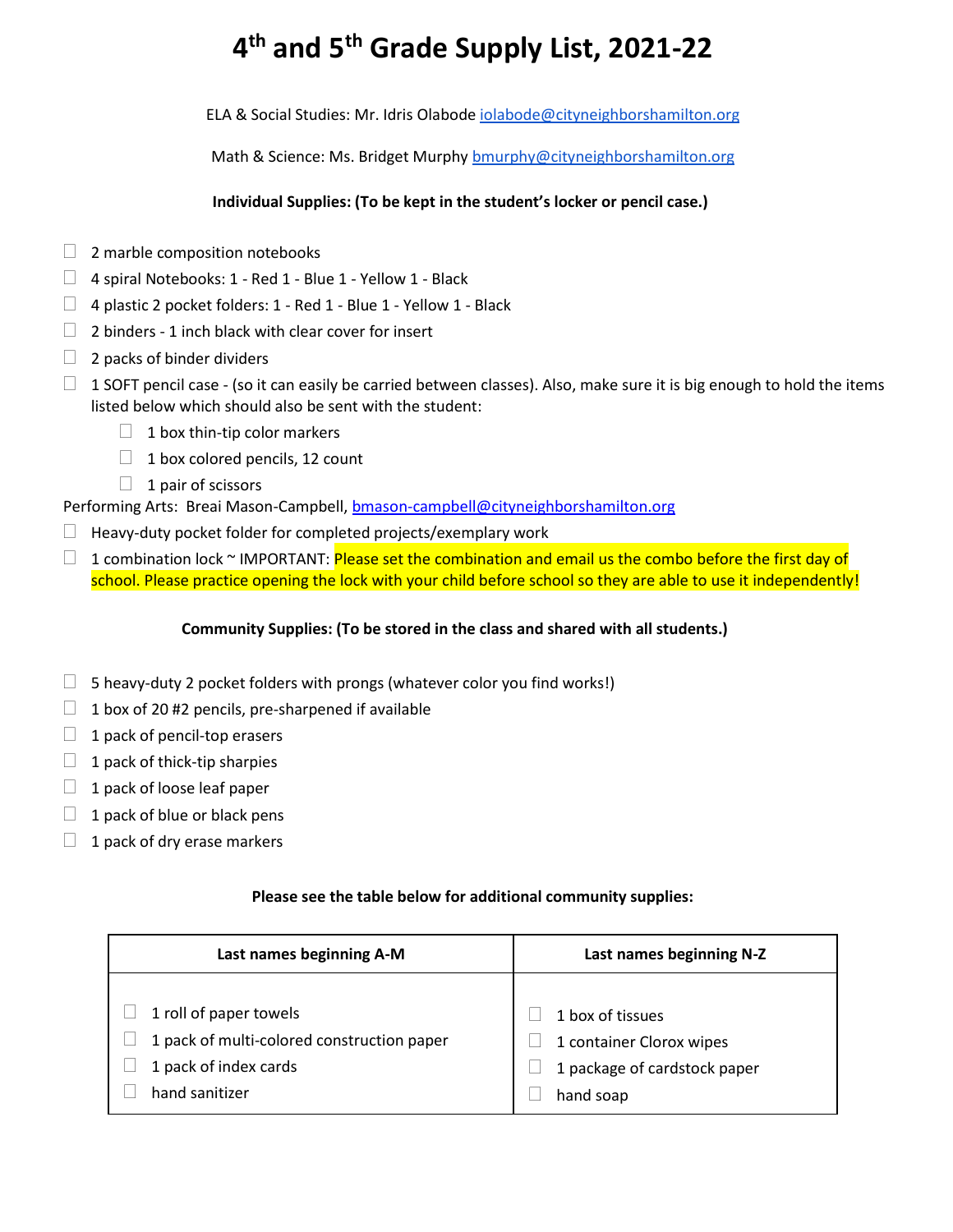### **Middle School Supply List, 2021-22**

**If you have any questions about the supply list, please reach out to individual teachers.**

General Supplies

- $\Box$  Binder for classwork with dividers
- $\Box$  Paper towels
- $\Box$  Dry erase markers (Expo preferred)
- $\Box$  Pencils and pens
- $\Box$  Loose leaf paper
- $\Box$  Coloring pencils and/or markers
- Notebook
- $\Box$  Glue Sticks
- $\Box$  1 combination lock for lockers
- Math: Elisabeth Budd Brown, [ebudd-brown@cityneighborshamilton.org](mailto:ebudd-brown@cityneighborshamilton.org)
	- $\Box$  Composition book with quadrille graphing lines (graph paper not lines) Grid-size  $\frac{1}{2}$  inch (optional, but strongly suggested for 8th grade)
	- $\Box$  1" binder -- will stay in Math class
	- $\Box$  Pocket folder will travel to and from home
	- $\Box$  Pack of index cards
	- $\Box$  Coloring pencils, crayons, or markers for projects
	- $\Box$  Red pen
	- $\Box$  Regular composition book (80-100 pages)
	- $\Box$  Scissors
	- $\Box$  Glue sticks
	- $\Box$  Construction paper (optional, for projects)
	- $\Box$  Mini Whiteboard with marker(s)

Science: Cheryl Foley, [cfoley@cityneighborwshamilton.org](mailto:cfoley@cityneighborwshamilton.org)

- $\Box$  3 Dry erase markers
- $\Box$  1 roll of paper towels
- $\Box$  1" binder

Language Arts: Jerred Anderson[, janderson@cityneighborshamilton.org](mailto:janderson@cityneighborshamilton.org)

- $\Box$  Highlighters
- $\Box$  Sticky Notes
- $\Box$  1 composition notebook
- $\Box$  1 spiral notebook
- $\Box$  1" binder